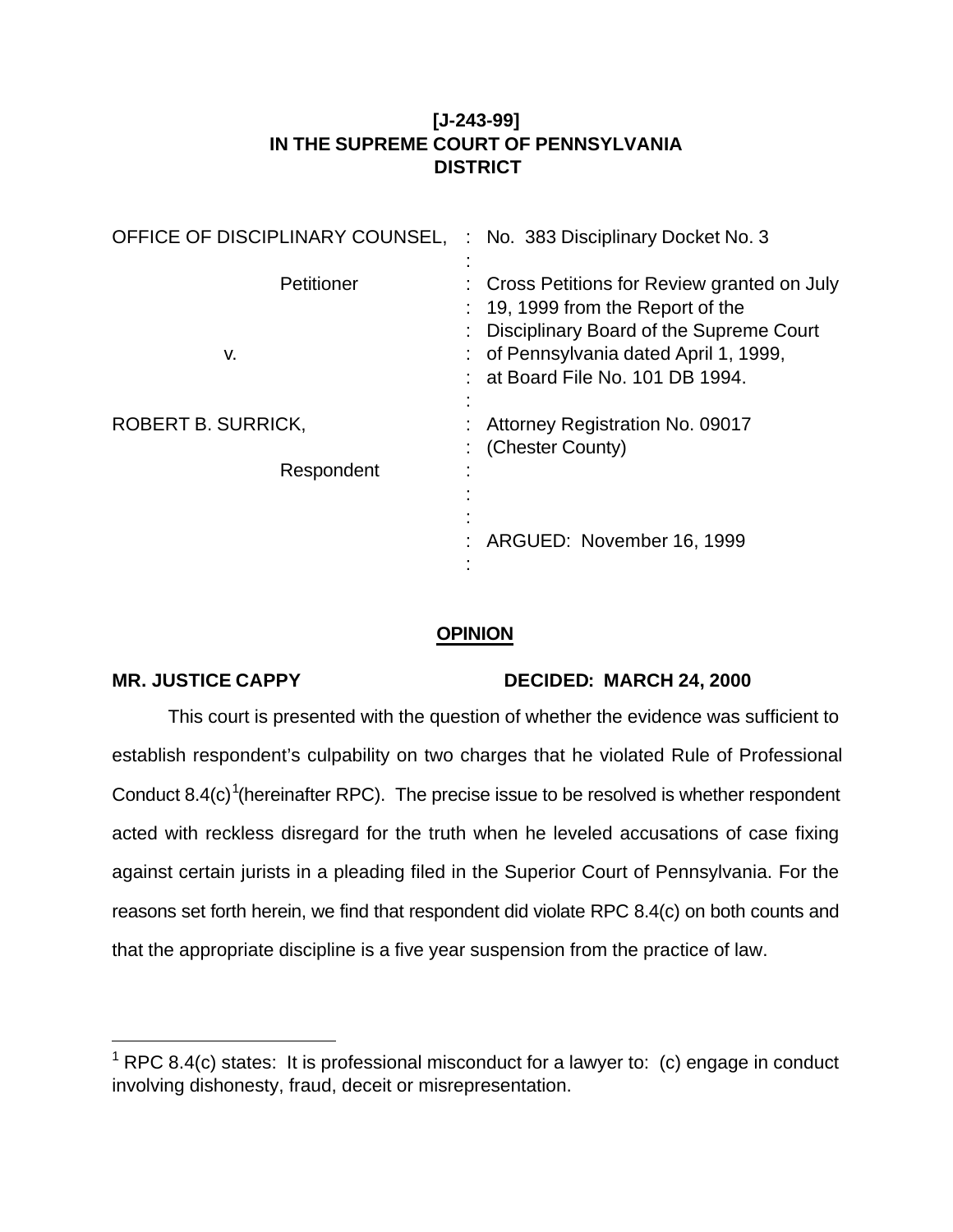This disciplinary action traces its origins to a civil suit captioned *Leedom v. Spano*, commenced in the Court of Common Pleas of Delaware County at No. 89-12977 involving a mortgage foreclosure. Respondent, with his wife, were sureties on the original mortgage, making them defendants in the foreclosure action. When the matter proceeded to trial before a jury, all parties agreed that the court, not the jury, would decide the issue of respondent's liability as surety, as it was purely a question of law involving the applicable statute of limitations. The trial judge, the Honorable Harry J. Bradley, ultimately ruled against respondent in an order filed July 1, 1992. Respondent filed an appeal.

Respondent had not acted as counsel in the *Leedom v. Spano* matter before the trial court. However, respondent did enter his appearance as co-counsel on the appeal docket. On August 11, 1992, in his capacity as co-counsel, respondent filed a motion seeking the recusal of certain judges on the Pennsylvania Superior Court prior to designation of a Superior Court panel to hear argument in *Leedom v. Spano*. In the motion for recusal respondent made the following averments:

It is believed and averred by Movant Surrick that Judge Bradley was "fixed" by the Delaware County Republican Organization as a result of a deal between that organization and Justice Larsen whereby Justice Larsen would again exert his political influence on behalf of Judge McEwen who was again seeking to fill a vacant Supreme court seat and, in return, the Delaware County Republican Organization, through its control of the Delaware county Judges, would fix this case.

In litigation arising out of the termination of the Surrick/Levy law practice . . . Upon appeal to the superior court, judge Olszewski dismissed the appeal not on the basis of anything in the record or any issue raised by opposing counsel but on the basis of an alleged procedural defect in the record. Even the most cursory examination of the record will reflect that the alleged defect in the Record relied upon by Judge Olszewski does not and did not exist. It is the belief of Movant Surrick that the decision of Judge Olszewski was based upon outside intervention, as it could not have resulted from any rational legal analysis of the Record.

Motion for Recusal of Certain Superior Court Judges and Senior Judges Assigned to the Superior Court, Reproduced Record, Exhibit P5. (Emphasis in the original) (Grammatical, spelling and punctuation errors repeated as in original).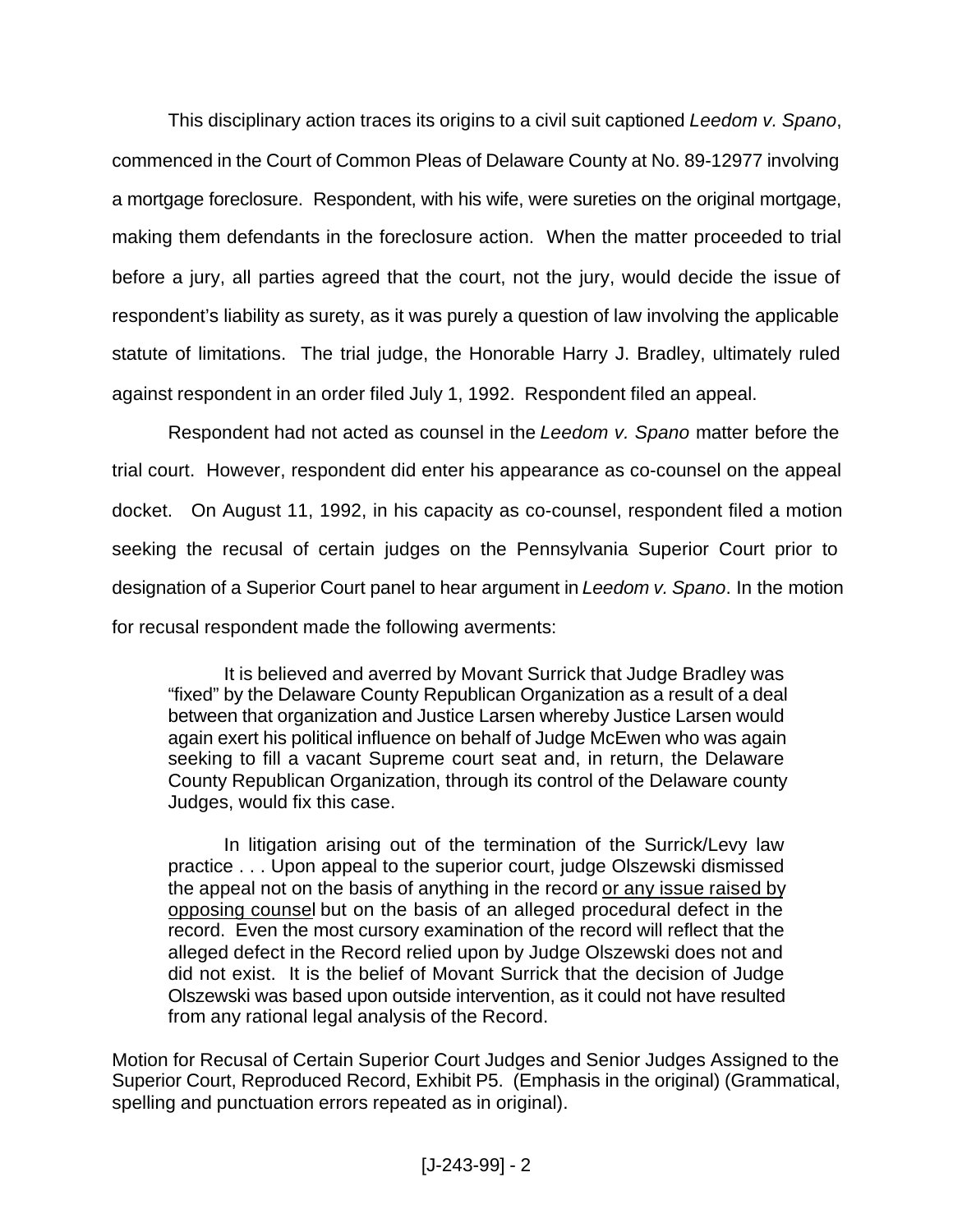As a result of the allegations contained within the motion for recusal Disciplinary Counsel brought various charges against respondent.<sup>2</sup> Respondent waived the confidentiality of the proceedings and on July  $26<sup>th</sup>$  through the  $28<sup>th</sup>$ , hearings were held before a hearing committee of the Disciplinary Board of Pennsylvania. On January 17, 1997 the hearing committee issued a report recommending the dismissal of all charges. On October 17, 1997 the Disciplinary Board affirmed the dismissal of all charges. (Hereinafter "Board"). The Office of Disciplinary Counsel appealed the decision of the Board. This court remanded the matter to the Disciplinary Board on April 14, 1998, directing the Board to review the actions of respondent in accordance with this court's opinion in Office of Disciplinary Counsel v. Anonymous Attorney A, 714 A.2d 402 (Pa. 1998). The Board heard argument from both parties following remand and issued an opinion on April 1, 1999 finding that respondent had violated RPC 8.4(c) regarding his allegations against Judge Olszewski. However, the Board did not find a violation regarding the allegations against Judge Bradley. Both respondent and petitioner filed cross petitions for review from the Board's decision. This court granted the cross petitions for review and directed the parties to specifically address the applicability of our decision in Office of Disciplinary Counsel v. Price, 732 A.2d 599 (Pa. 1999) in their briefs to this court. The parties having complied with the directive of this court, the case is now ripe for disposition.

In attorney disciplinary matters our review is de novo. Office of Disciplinary Counsel v. Christie, 639 A.2d 782 (Pa. 1994). This court is not bound by the findings or the recommendations of the Disciplinary Board, although we give those findings substantial deference. Id. at 783.

<sup>&</sup>lt;sup>2</sup> In the petition for discipline respondent was charged with violating RPC: 3.1, 3.3(a)(i), 8.2(b), 8.4(c), and 8.4(d). Respondent was also charged with violating Pennsylvania Rule of Disciplinary Enforcement 402(a). Only two charges involving violations of RPC 8.4(c) remain at issue.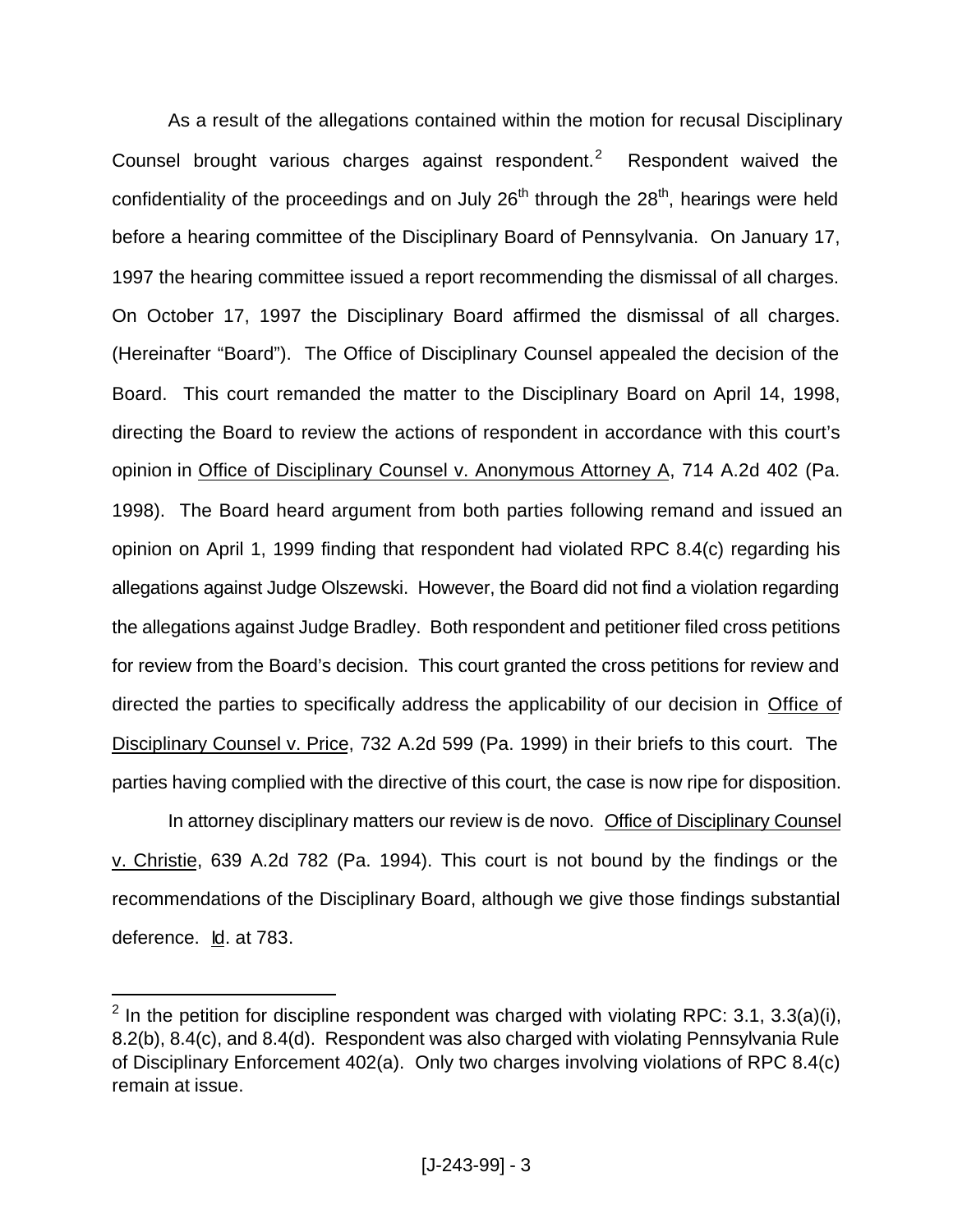Disciplinary Counsel charges that respondent's allegations of case fixing aimed at Judge Bradley and Judge Olszewski were made with reckless ignorance of the truth or falsity of the statements. Respondent vehemently denies the charges and counters that he had a reasonable basis for believing the statements were true. The Office of Disciplinary Counsel has the burden of proving, by a preponderance of the evidence, that respondent's actions constitute professional misconduct. Office of Disciplinary Counsel v. Keller, 506 A.2d 872 (Pa. 1986). This burden of proof must be established by clear and satisfactory evidence. Office of Disciplinary Counsel v. Duffield, 644 A.2d 1186 (Pa. 1994). Disciplinary Counsel can meet this burden by presenting documentary evidence or testimony from the persons at whom the allegations were aimed that the statements are false. Office of Disciplinary Counsel v. Price, 732 A.2d 599 (Pa. 1999). The burden then shifts to respondent to establish that the allegations are true or that following a reasonably diligent inquiry, he had formed an objective reasonable belief that the allegations were true. Id. at 604. A determination of misconduct in this case hinges upon whether respondent acted recklessly or with the support of a reasonable factual basis. Recklessness is shown by "the deliberate closing of one's eyes to facts that one had a duty to see or stating as fact, things of which one was ignorant". Anonymous Attorney A., 714 A.2d at 406.

Before we begin an examination of the specific allegations and the information upon which respondent relied in making the allegations, it is necessary to dispose of respondent's due process claim. Respondent objects to the retroactive application of a recklessness standard to this case as the conduct at issue occurred prior to this court's decision in Anonymous Attorney A. In Anonymous Attorney A, this court held that the element of scienter required to establish a prima facie violation of RPC 8.4(c) is made out upon a showing that a misrepresentation was made knowingly or with reckless ignorance of the truth or falsity thereof. Id. at 406. Respondent asserts that prior to Anonymous Attorney A, a violation of RPC 8.4(c) was found only where the misstatement was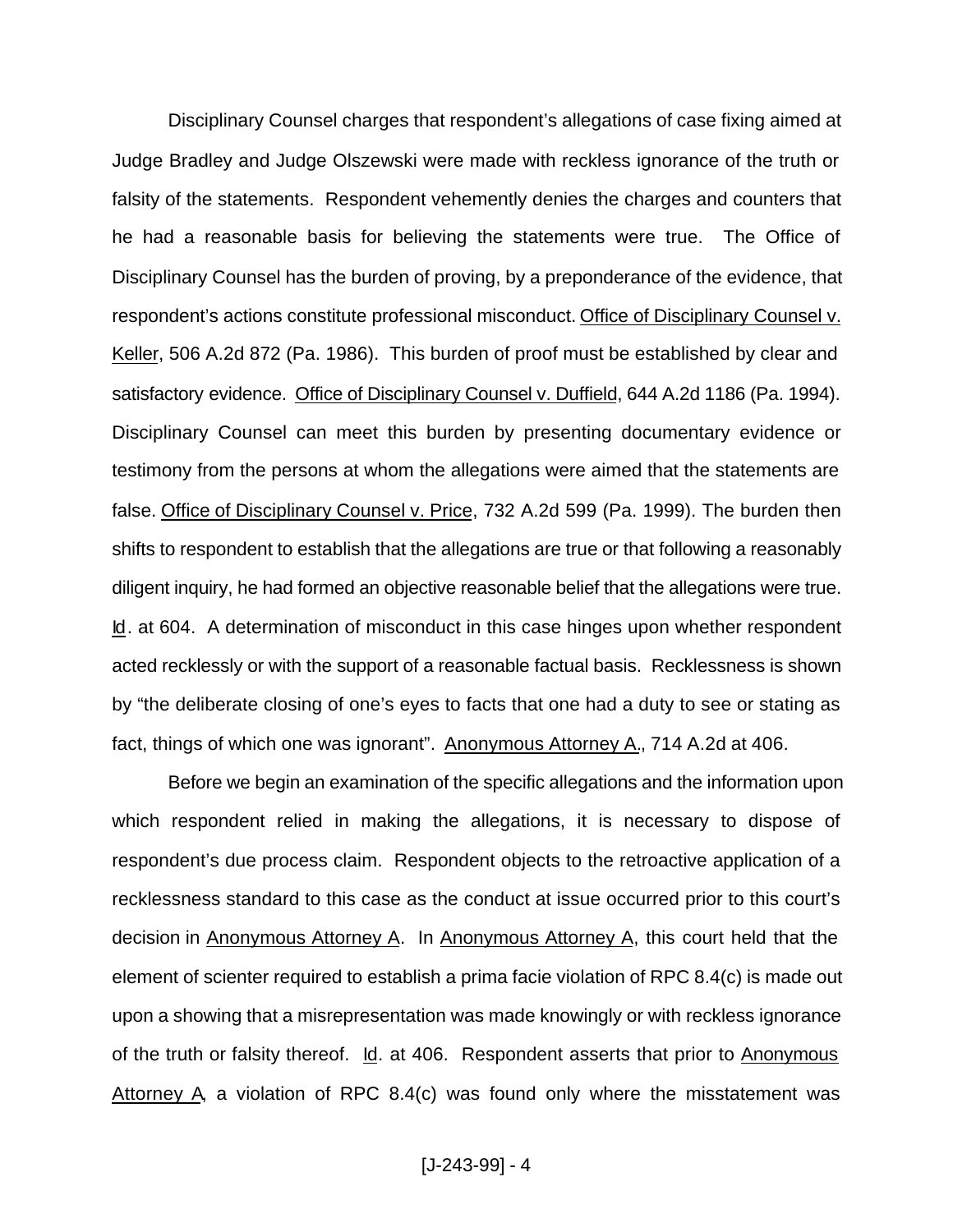knowingly made and thus, the addition of recklessness as an alternative element of the violation created a fundamental change in the law. In respondent's view he was without notice at the time he made the statements at issue that such conduct would be sanctionable under the RPC. As to the question of notice, the record reflects that during the hearing in this case, Disciplinary Counsel argued that respondent's conduct was reckless. (Reproduced Record, hereinafter "RR" p. 166). Respondent was aware that Disciplinary Counsel believed a violation of RPC 8.4(c) could be sustained on a finding of reckless conduct. Also, Disciplinary Counsel asserts that rather than creating a new legal standard, Anonymous Attorney A merely clarified the obvious by definitively setting forth the element of scienter necessary to establish a violation of RPC 8.4(c).

Retroactive application of a new rule of law is a matter of judicial discretion. Cleveland v. John-Manville Corp., 690 A.2d 1146 (Pa. 1997). The threshold inquiry is whether or not a new rule has been announced. Id. A new rule of law is established where an abrupt and fundamental shift from prior precedent, upon which litigants may have relied, has occurred. Blackwell v. Com. State Ethics Comm., 589 A.2d 1094 (Pa. 1991).

Although numerous cases concerning violations of RPC 8.4(c) have been resolved by this tribunal, none of those cases raised a question of the mental culpability element of RPC 8.4(c) prior to Anonymous Attorney A. Violations of RPC 8.4(c) had been sustained in earlier decisions of this court where the conduct was intentional as well as where the conduct was negligent. See Office of Disciplinary Counsel v. Holston, 619 A.2d 1054 (Pa. 1993)(Respondent forged a court document and lied about it to a judicial authority); Office of Disciplinary Counsel v. Geisler, 614 A.2d 1134 (Pa. 1992)(Respondent made statements to his clients without knowing the accuracy of those statements). No precedent had declared only intentional conduct would violate RPC 8.4(c). Nor was it unforeseeable that this court would interpret RPC 8.4(c) as applicable to misstatements made with reckless disregard for the truth or falsity thereof. Anonymous Attorney A did not create a new legal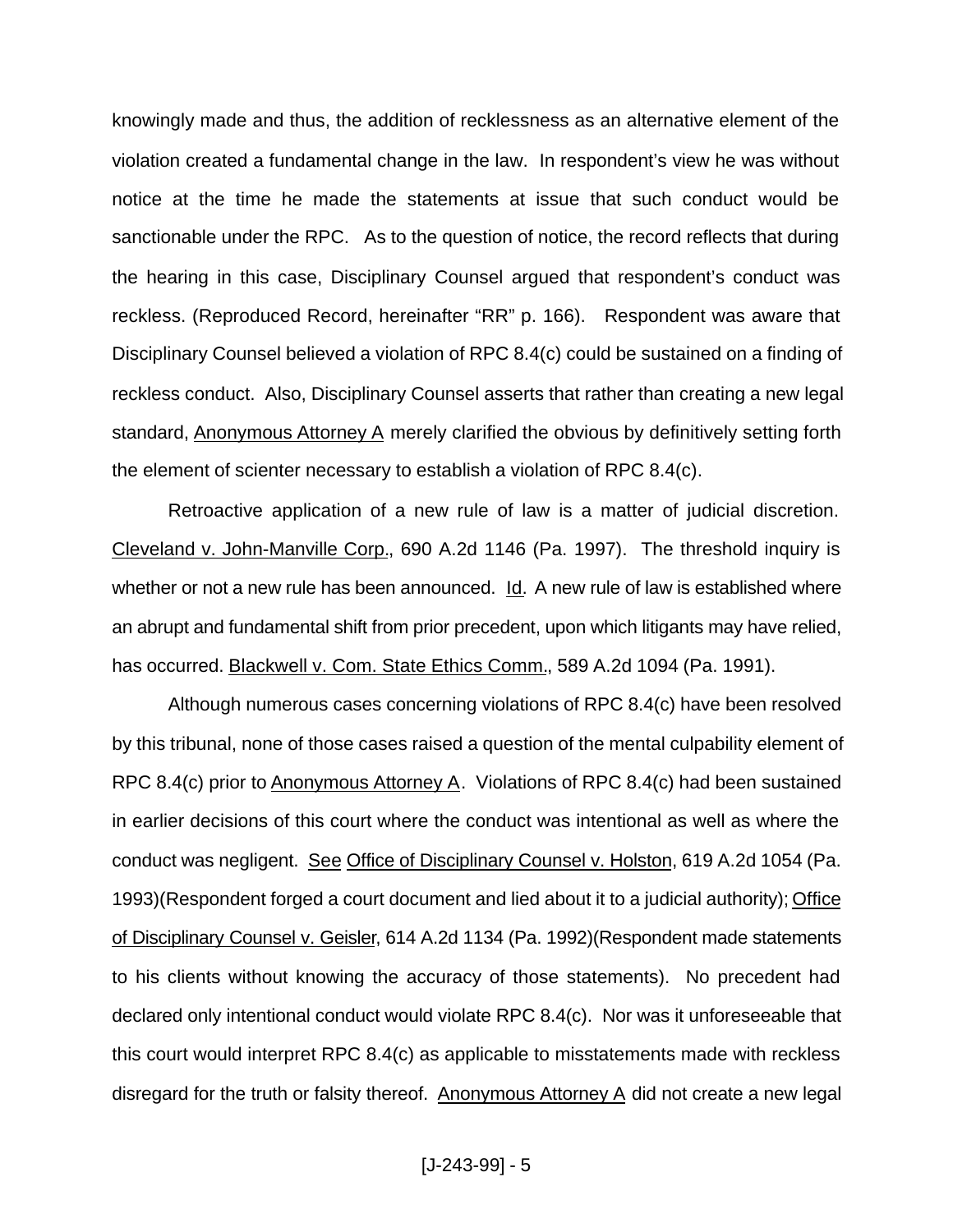standard; it merely provided explicit clarification of existing law. Respondent's due process objection to consideration of his conduct under the recklessness standard is rejected. $3$ 

Having established that a violation of RPC 8.4(c) will be sustained in this case upon clear and satisfactory proof that respondent acted recklessly, we must now turn to respondent's objection regarding how that burden of proof is met. In Price this court set forth an objective standard which requires Disciplinary Counsel to establish that an attorney put forth false allegations, thus shifting the burden to the attorney to show an objective reasonable basis for the allegations, or that they were premised upon a reasonably diligent inquiry. Id. at 604. Respondent asserts that Price is inapplicable as the conduct at issue in that case involved violations of RPC 3.3(a) and 8.2(b), which prohibit a lawyer from knowingly making a false statement; thus, the element of scienter therein is intentional. Whereas, the charges at issue in the instant case relate to RPC 8.4(c), which prohibits a lawyer from knowingly or recklessly making a statement in ignorance of the truth or falsity thereof. By adding the element of recklessness, respondent argues that something less than intentional conduct is at issue, and thus, a lesser burden should be placed upon the attorney in supporting his basis for making the allegations. Respondent argues that a subjective standard is more appropriate to a determination of whether or not a lawyer acted in a reckless manner as it focuses on the actions of the individual charged rather than looking at the conduct through the eyes of an ordinary reasonable lawyer.

 $3$  In a related argument, respondent challenges the addition of a recklessness standard to RPC 8.4(c) through the holding in Anonymous Attorney A. Respondent argues that this court may only amend rules in accordance with the procedures set forth in Pa.R.J.A. 103(a). By adding a reckless element to RPC 8.4(c) respondent argues the rule itself was amended in violation of this court's rule making authority. As we have found that the holding of Anonymous Attorney A. provided clarification of the existing rule, and in no way altered the conduct proscribed therein, this argument is without merit.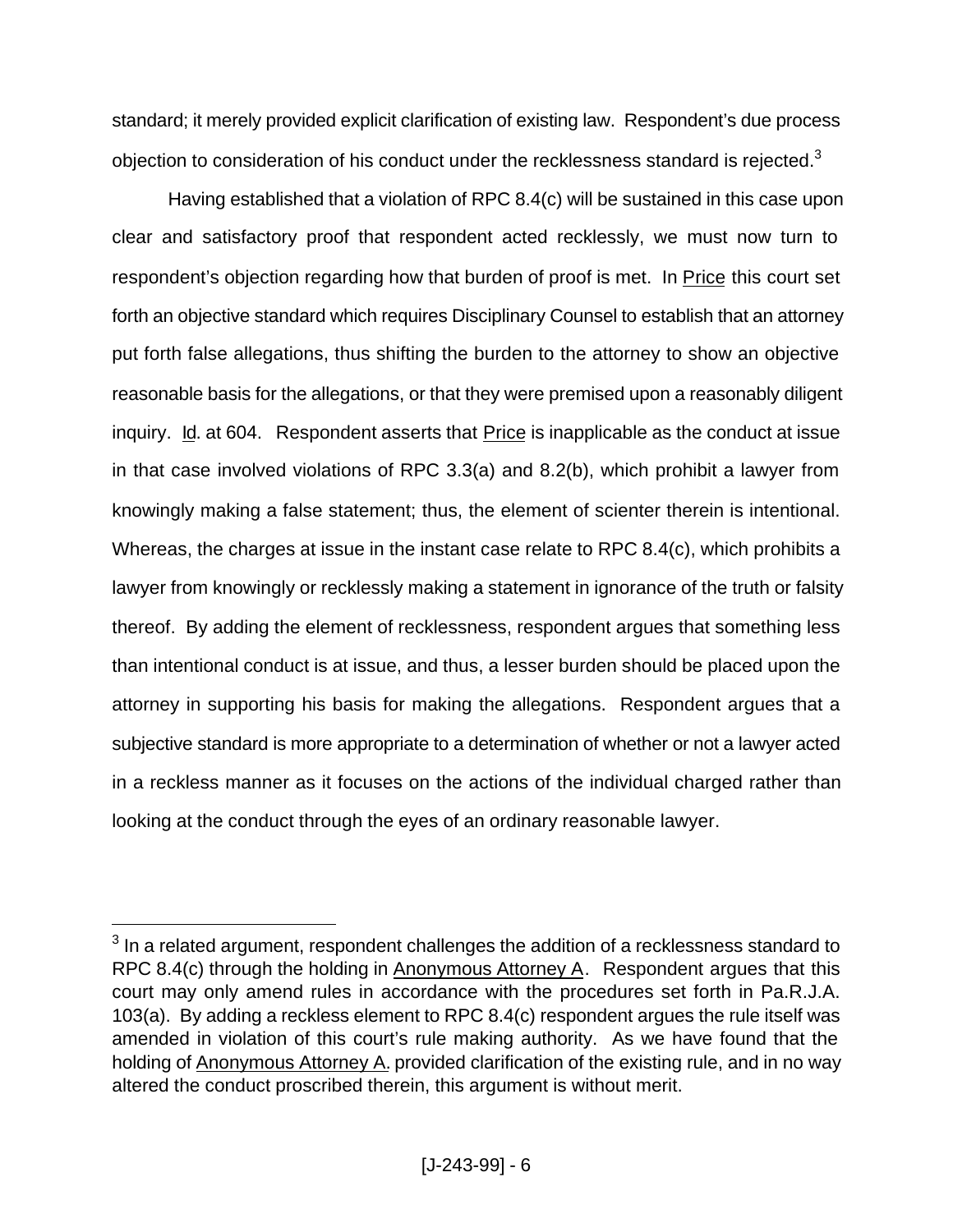To substitute a subjective approach merely because a different rule of professional conduct is at issue is not a valid basis for distinguishing Price from the case at issue. The measure of whether conduct was knowing or reckless can be ascertained by an objective analysis. In fact, to utilize a subjective approach would prevent this court from establishing a clear demarcation as to the standard of behavior that is expected from all members of the bar. Just as the law measures liability against the standard of the reasonable man, so do the rules of disciplinary conduct measure the ethical behavior of the members of the bar by the standard of the reasonable lawyer. Further, such a subjective approach would permit lawyers to defend the most wanton and scurrilous attacks upon innocent third parties by stating that they personally believed it was true.<sup>4</sup> Accordingly, we find the objective standard articulated in Price is applicable to our determination of whether or not respondent's conduct violated RPC 8.4(c).

The conduct at issue concerns a formal pleading, made on a public record, signed and affirmed by respondent. Disciplinary Counsel charged that respondent recklessly made misrepresentations within that pleading when he accused two judicial officers of violating their oath of office by rendering decisions in official matters on the basis of outside influence. The jurists so accused, Judge Bradley and Judge Olszewski, each emphatically denied the allegations in their testimony before the hearing committee. (RR p. 31-32, 79- 82).<sup>5</sup> Respondent does not argue that the allegations are true, but that he reasonably believed the statements were true at the time he submitted the motion. Disciplinary

<sup>&</sup>lt;sup>4</sup> Respondent also contends that Price is inapplicable to this case, as the facts in Price are distinguishable. The factual differences between the two cases are of no moment in a discussion as to the legal standard to be applied in determining whether an infraction of the disciplinary code has occurred.

<sup>&</sup>lt;sup>5</sup> Although it can be said that the best evidence that an accusation is false would be a denial from the accused, this court will not place the burden on a victim to respond in such circumstances.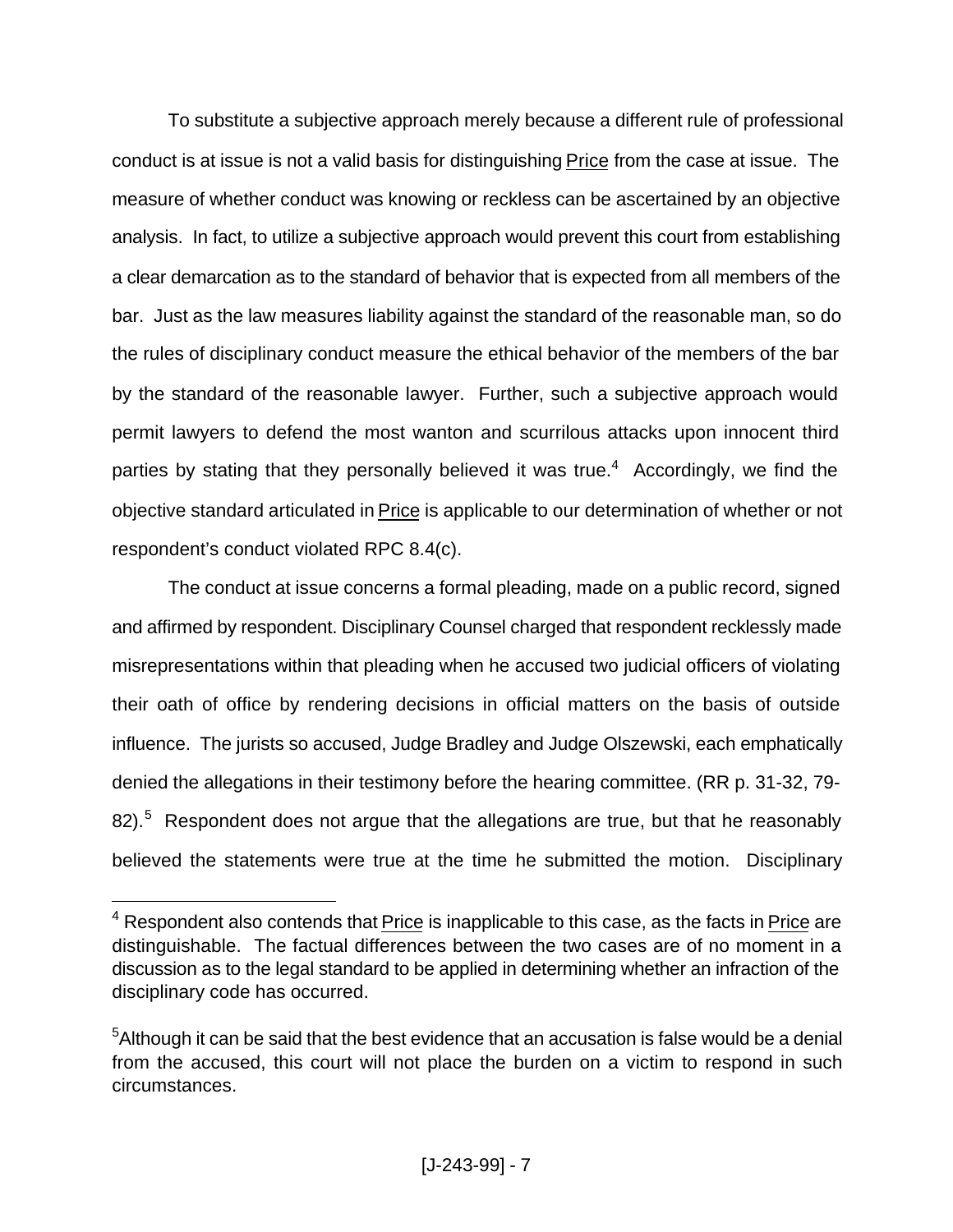Counsel counters that respondent deliberately closed his eyes to facts that he had a duty to consider and acted with reckless indifference to the reputation of others in putting forth these allegations.

To resolve this case we must set forth the specifics of the allegations at issue and the arguments of respondent as to a reasonable basis for those allegations. As the Board recognized, a determination of whether respondent's conduct was reckless when he filed the motion for recusal accusing Judge Bradley and Judge Olszewski of "fixing" cases, must be viewed in the context of his historical relationship with the judiciary of Pennsylvania. Governor Thornburgh appointed respondent to the Judicial Inquiry and Review Board (JIRB) in 1980. $6$  It was at that same time that Chief Justice O'Brien directed JIRB to investigate charges that then Supreme Court Justice Rolf Larsen had engaged in certain improprieties. At the conclusion of that investigation, sometime in 1983, respondent voted to remove then Supreme Court Justice Larsen from office. Respondent's vote to remove Justice Larsen was in the minority. Dissatisfied with the decision of JIRB in the Larsen matter, respondent pursued other avenues in an effort to bring about the removal of Justice Larsen.<sup>7</sup> Thereafter, respondent utilized the media to widely disseminate his personal views on the need for judicial reform in Pennsylvania, along with his personal criticisms of various members of the statewide judiciary. Respondent believes that since his unsuccessful attempt to have Justice Larsen removed from office, and because of his

 $^6$  At the time of respondent's appointment, JIRB was the constitutionally established body imbued with the sole authority to investigate, and if warranted, sanction judicial officers of Pennsylvania. JIRB has since been replaced, by constitutional amendment, with the Judicial Conduct Board. Pennsylvania Constitution Article 5, Section 18, as amended May 18, 1993.

 $7$  Respondent's refusal to accept the majority vote of JIRB in the Larsen matter led directly to the litigation chronicled in Application of Surrick, 470 A.2d 447 (Pa. 1983) and Office of Disciplinary Counsel v. Surrick, 555 A.2d 883 (Pa. 1989).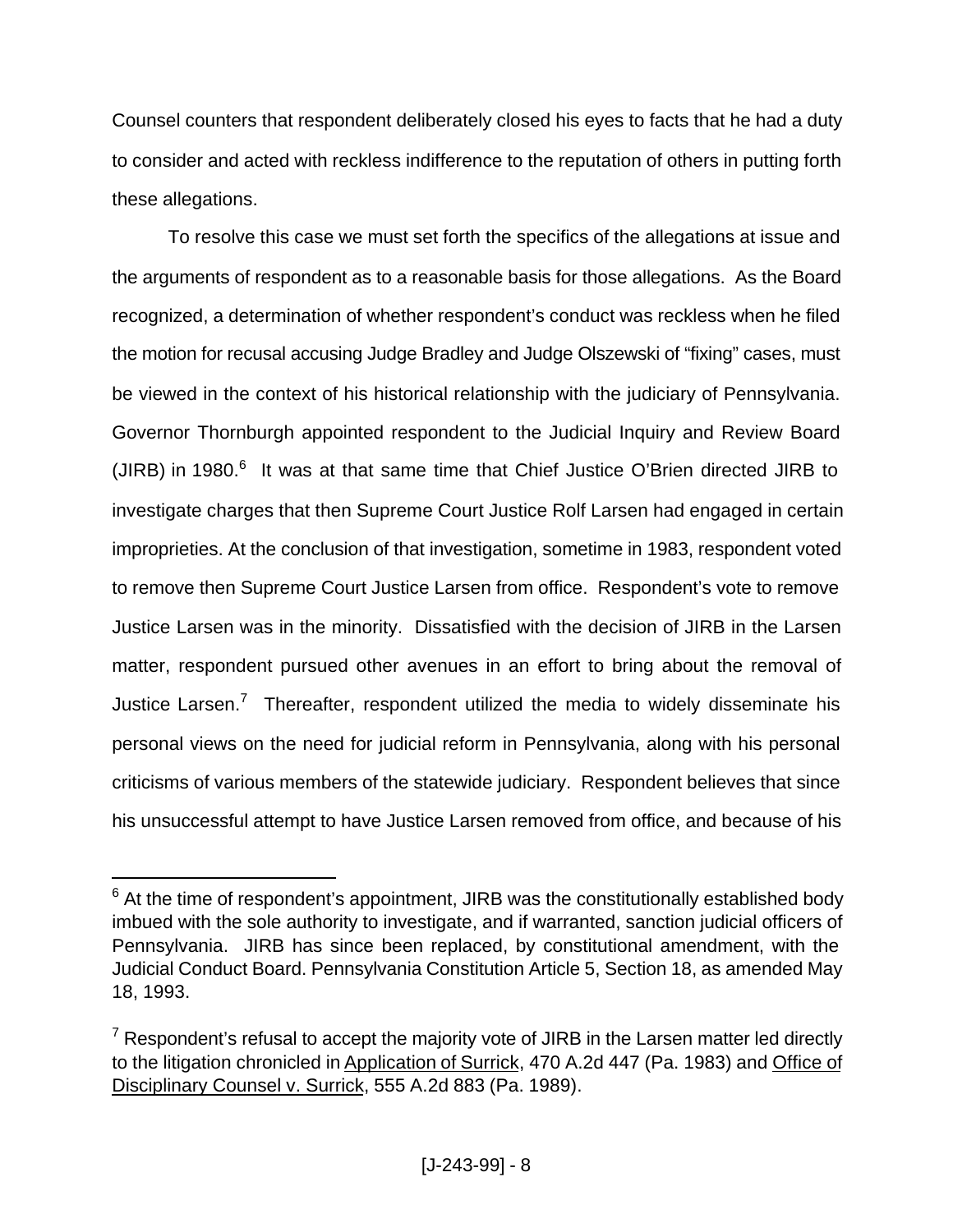well known public views on the subject of judicial reform in Pennsylvania, he has created powerful political and judicial enemies who have united in an effort to bring about his destruction. Thus, respondent believes he is a champion of justice and that every setback he suffers in the legal arena is a direct result of a conspiracy to suppress his views on judicial reform. From this negative view of the justice system, respondent brought forth his allegations against Judge Bradley and Judge Olszewski.

As to the allegations concerning Judge Bradley, respondent begins with his historical relationship to former Justice Larsen. Respondent avers that Justice Larsen had formed an alliance with the Republican Party in Delaware County. This averment is premised on respondent's belief that Justice Larsen promised to have the Democratic Party of Allegheny County support Judge McEwen, a Delaware County republican, in the next election for a seat on the Pennsylvania Supreme Court, in exchange for the Republican Party endorsement of Justice Larsen in the 1987 retention election. (RR p. 420-424). According to respondent, he has an unpleasant relationship with the Republican Party of Delaware County. Charles Sexton, a well-known figure in the Delaware County Republican Party, bears great personal animosity towards respondent. (RR p. 413). Judge Bradley is a close associate of Mr. Sexton. (RR p. 413). Respondent asserts that the day the case of *Leedom v. Spano* was sent to the jury he and his counsel were assured that a directed verdict would be entered in his favor. (RR p. 415). When respondent received the notice that a verdict had been entered against him, and then discovered that his post-trial motions were denied without an opportunity to present oral argument, he was left with the only conclusion possible, that the case had been "fixed". (RR p. 422).

There are certain verifiable facts contained within respondent's account of the events leading to his conclusion concerning Judge Bradley. The Republican Party of Delaware County did endorse Justice Larsen in the retention election of 1987. (RR p. 420). Judge Bradley testified that he has known Charles Sexton since the 1970's. (RR p. 68).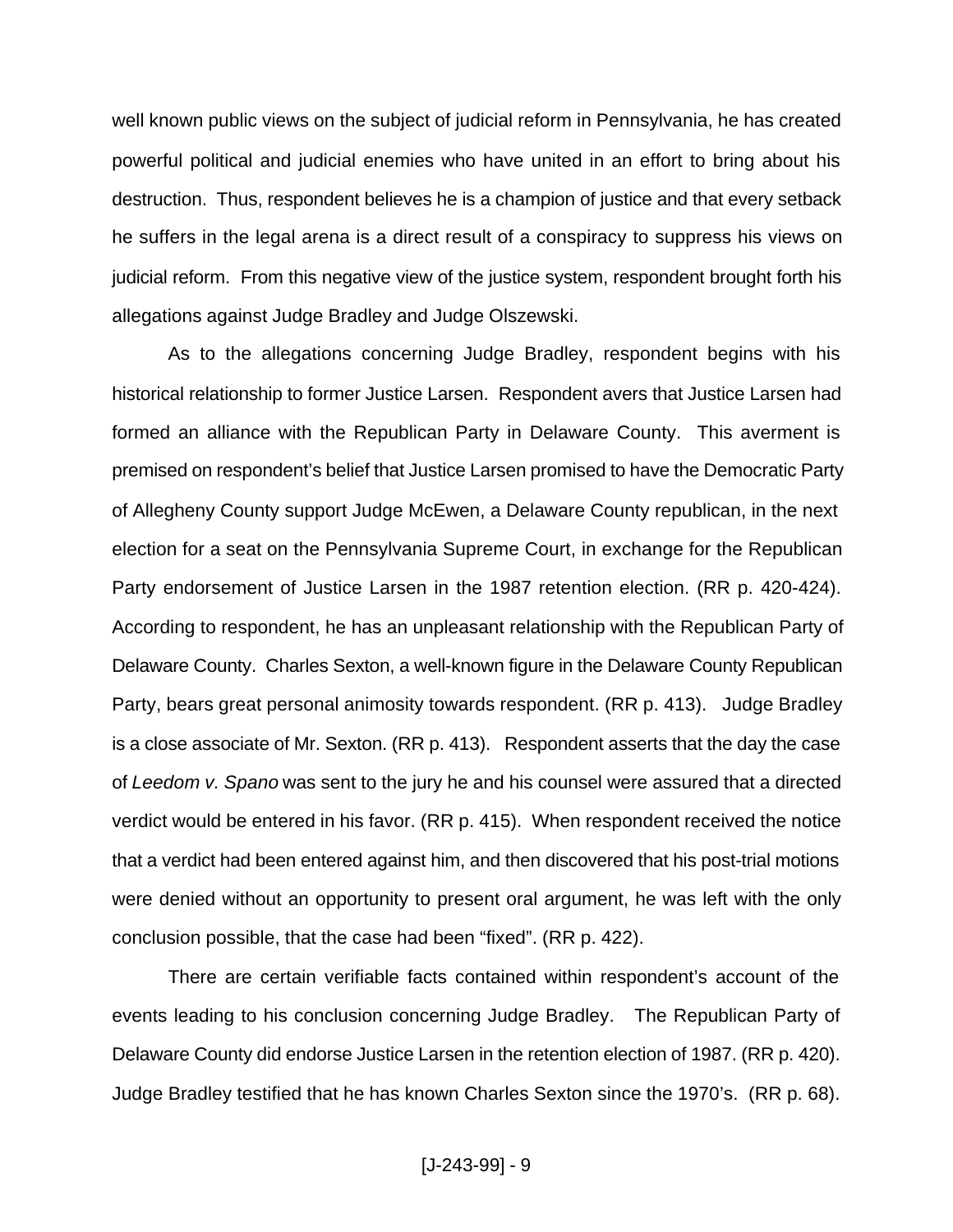The record establishes that a verdict was entered against respondent and his spouse following a decision by Judge Bradley on the motion to dismiss in the case of *Leedom v. Spano* and that no oral argument was heard on respondent's post-trial motions. (RR, exhibits P1 and P2).

There are other facts that were readily available to respondent, which he failed to include in this account. According to the depositions of the other attorneys present during the discussion of respondent's motion to dismiss in *Leedom v. Spano*, Judge Bradley agreed to take the motion under advisement and enter a decision; he never agreed to rule in respondent's favor. (RR exhibits P9 and P10). In fact respondent's counsel in *Leedom v. Spano*, Mr. Rutter, testified that Judge Bradley never said he was ruling in respondent's favor, only that he was taking the motion under advisement. (RR, p. 305). Mr. Rutter stated that it was his understanding that the motion would be decided in respondent's favor. (RR, p. 278). As for oral argument on post-trial motions, Judge Bradley testified that he did not believe oral argument was necessary. (RR, p. 48). When testifying before the hearing committee, respondent argued that he was entitled to oral argument under Rule 211 of Pa.R.C.P. However, the record does not indicate that respondent sought oral argument.

A de novo review of the record fails to uncover a reasonable basis for respondent's accusation that Judge Bradley "fixed" the verdict in *Leedom v. Spano*. Rather we find that respondent took unrelated facts and hooked them together by conjecture. It is inconceivable as to how these unrelated events establish a reasonable basis for respondent's assertion that Judge Bradley entered a decision adverse to respondent because the case was "fixed". An attorney proceeds recklessly when he presents assertions without any indicia of the accuracy of those assertions, or without a minimal effort to investigate the accuracy thereof.

Respondent uses his self-aggrandized role as the crusader for justice as a shield from any liability for his actions while simultaneously arguing that any judicial decision in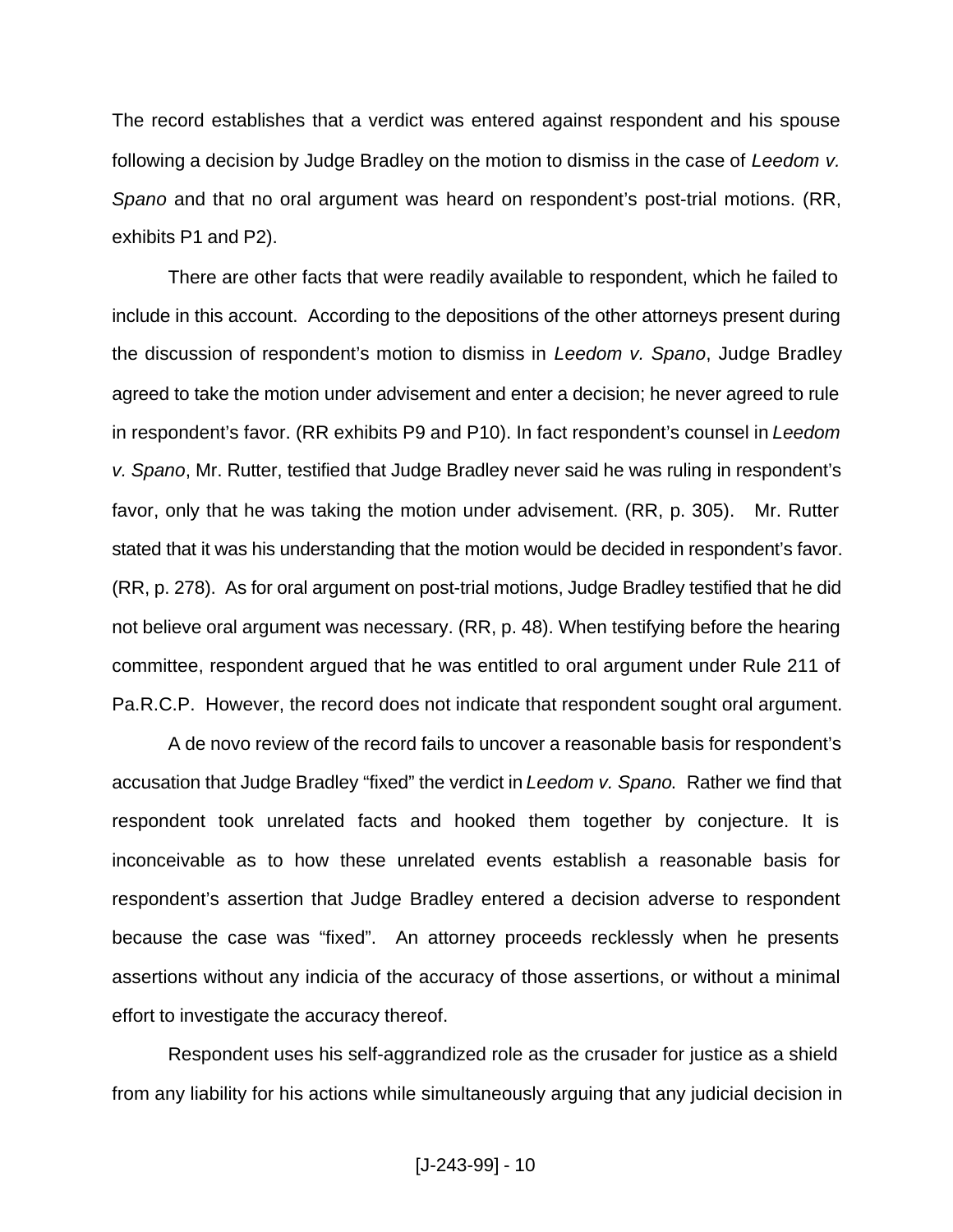contravention to his position proves that he is the victim of a judicial conspiracy. Respondent's personal views on judicial reform cannot excuse his reckless conduct in bringing unsubstantiated accusations against individual members of the judiciary. The accusations against Judge Bradley were made with reckless ignorance of the truth or falsity thereof. The recommendation of the Disciplinary Board is rejected as to Judge Bradley as we find that a violation of RPC 8.4(c) was established by clear and satisfactory evidence.

We now turn to a discussion of the allegations respondent made as to Judge Olszewski having fixed the case of *Surrick v. Levy*. Once again, respondent relies upon his historically acrimonious relationship with former Justice Larsen. The accusations concerning Judge Olszewski arose through the benefit of hindsight. Respondent sets the stage by presenting the testimony of attorney Samuel Klein regarding a conversation Mr. Klein had with Judge Olszewski in February of 1986. (RR p. 338). Mr. Klein encountered Judge Olszewski by chance, the meeting occurred either in front of the Pittsburgh courthouse, or at the Pittsburgh Airport. (RR p. 340). The conversation concerned respondent's attack on Justice Larsen and the JIRB process. Judge Olszewski indicated a distaste for respondent's methods and comments as inappropriate, and stated "he had no time for the likes of Bob Surrick". (RR p. 343). Mr. Klein reported Judge Olszewski's remarks to respondent. (RR p. 489).

As fate would have it, in 1986 Judge Olszewski was a member of the Superior Court panel that heard respondent's appeal in *Surrick v. Surrick*, wherein respondent contested the amount of spousal support awarded to his estranged wife. The record reflects that a memorandum decision was issued by that panel denying respondent relief. (RR, exhibit R24). Respondent affixes blame to Judge Olszewski for what he considers an incorrect ruling in the support case. (RR p. 488).

Judge Olszewski was on a panel of the Superior Court that on January 27, 1987 rendered the memorandum decision in the case of *Surrick v. Levy*. (RR p. 77). That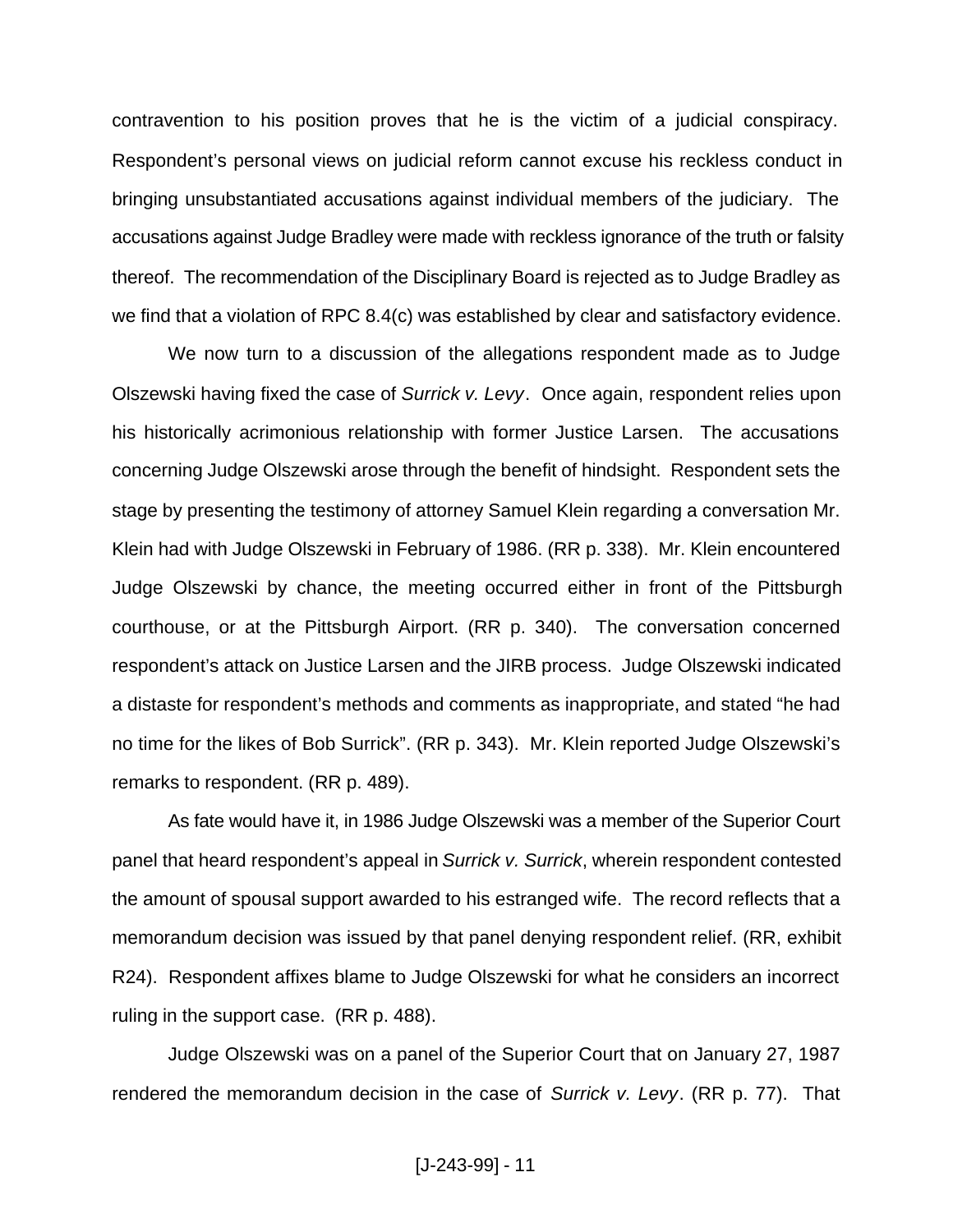litigation preceded the action in *Leedom v. Spano*, and involved a financial dispute over the dissolution of respondent's law practice with Mr. Levy. (RR p. 208). When the litigation reached the Superior Court, the decision of the trial court in favor of Mr. Levy was affirmed. (RR exhibit R15). The Superior Court in a memorandum opinion found that the issues raised by respondent had not been properly preserved for review, and thus, consideration on the merits was precluded. (RR exhibit R15 p.3). Respondent argues that the decision by the Superior Court in *Surrick v. Levy* was improper and incorrect. (RR p. 226).

Then in 1991 Judge Olszewski authored a concurring and dissenting opinion in the case of *Larsen v. Philadelphia Newspapers.* (RR exhibit R25). Respondent was a named defendant in that defamation action. Respondent had been dismissed from the case by the trial court's order on a motion for summary judgment. The concurring and dissenting opinion by Judge Olszewski opined that summary judgment as to respondent should not have been entered on all counts of the complaint. Respondent deduces that Judge Olszewski's opinion reveals a dislike for respondent. (RR p. 488).

Having allegedly discovered a pattern whereby Judge Olszewski is involved in a series of legal rulings adverse to respondent, a connection between these legal rulings and Justice Larsen is then put forth. Respondent theorizes that Judge Olszewski was aging and would most likely seek senior status upon reaching the mandatory retirement age of 70. Senior status is accomplished by appointment of the Supreme Court of Pennsylvania. Justice Larsen, as a member of the Supreme Court of Pennsylvania had control over Judge Olszewski's future. (RR p. 488). Respondent threads these assertions together and concludes that the only reasonable explanation for the decision in *Surrick v. Levy* was that Judge Olszewski fixed the case in order to curry favor with Justice Larsen and obtain an appointment to senior status. (RR p. 488).

Respondent constructs the accusations against Judge Olszewski by stringing together unrelated facts with illogical inferences, making no attempt to discover the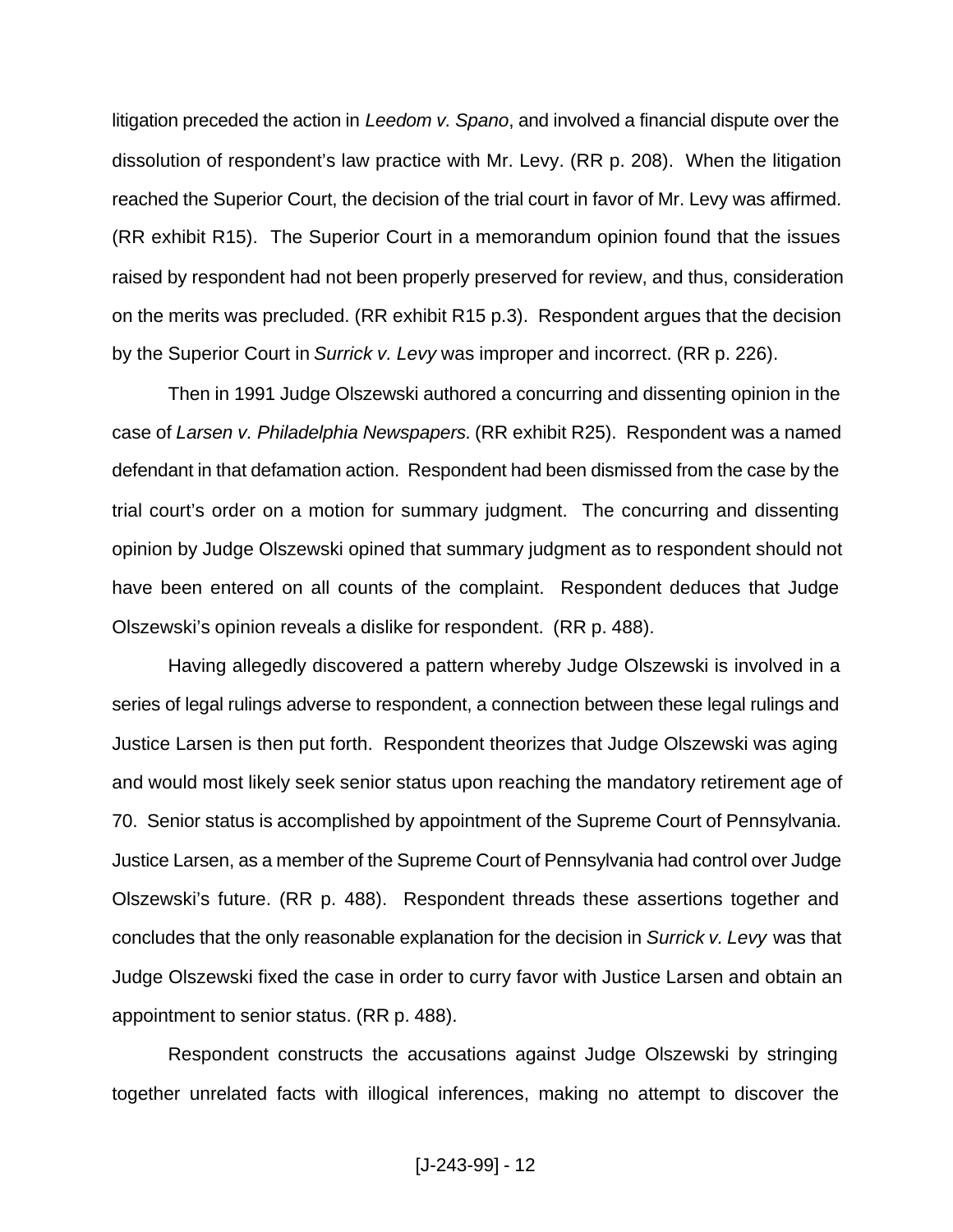accuracy of his deductions. Respondent views the court system through the warped lens of his vitriolic battle against former Justice Larsen. Respondent's accusations against Judge Olszewski resulted not from a reasoned deduction based upon objective facts, but rather from personal inability to accept any judicial decision adverse to him. In other words, if respondent does not prevail in a legal matter that ruling is ipso facto an example of the grand conspiracy created by former Justice Larsen to destroy respondent. Finding clear and convincing evidence in the record, we agree with the Disciplinary Board that respondent's conduct as to Judge Olszewski violated RPC 8.4(c).

Having concluded that respondent committed two violations of RPC 8.4(c) we must determine the appropriate sanction. Disciplinary Counsel has asked that at a minimum, respondent be subjected to a public censure. We do not find that public censure would be sufficient to address the measure of respondent's wrongful conduct. Although we have concluded that respondent acted recklessly rather than intentionally in this matter, the impact upon Judge Bradley, Judge Olszewski and the judicial system as a whole is the same. As we noted in Price, "the damage done to one's reputation by the assertion of slanderous allegations is irreparable." Id. at 604. Respondent's predilection to unprovoked character assassination whenever he receives an adverse ruling exhibits conduct that is clearly unprofessional and calls into question his ability to continue practicing law in a fit manner. Respondent, in preference for his personal conspiracy theories, recklessly and carelessly disregarded the truth when he called into question the integrity of the judicial system by declaring that the system is subject to the whim and manipulation of one person. Respondent's conduct was inexcusable and unprofessional. His defense of this conduct does not allay our concerns with his fitness to practice law; rather, it arouses them.

The purpose of our system of professional responsibility and disciplinary enforcement is to protect the public, the profession and the courts from unfit attorneys. Office of Disciplinary Counsel v. Grigsby, 423 A.2d 730 (Pa. 1981). An accusation of